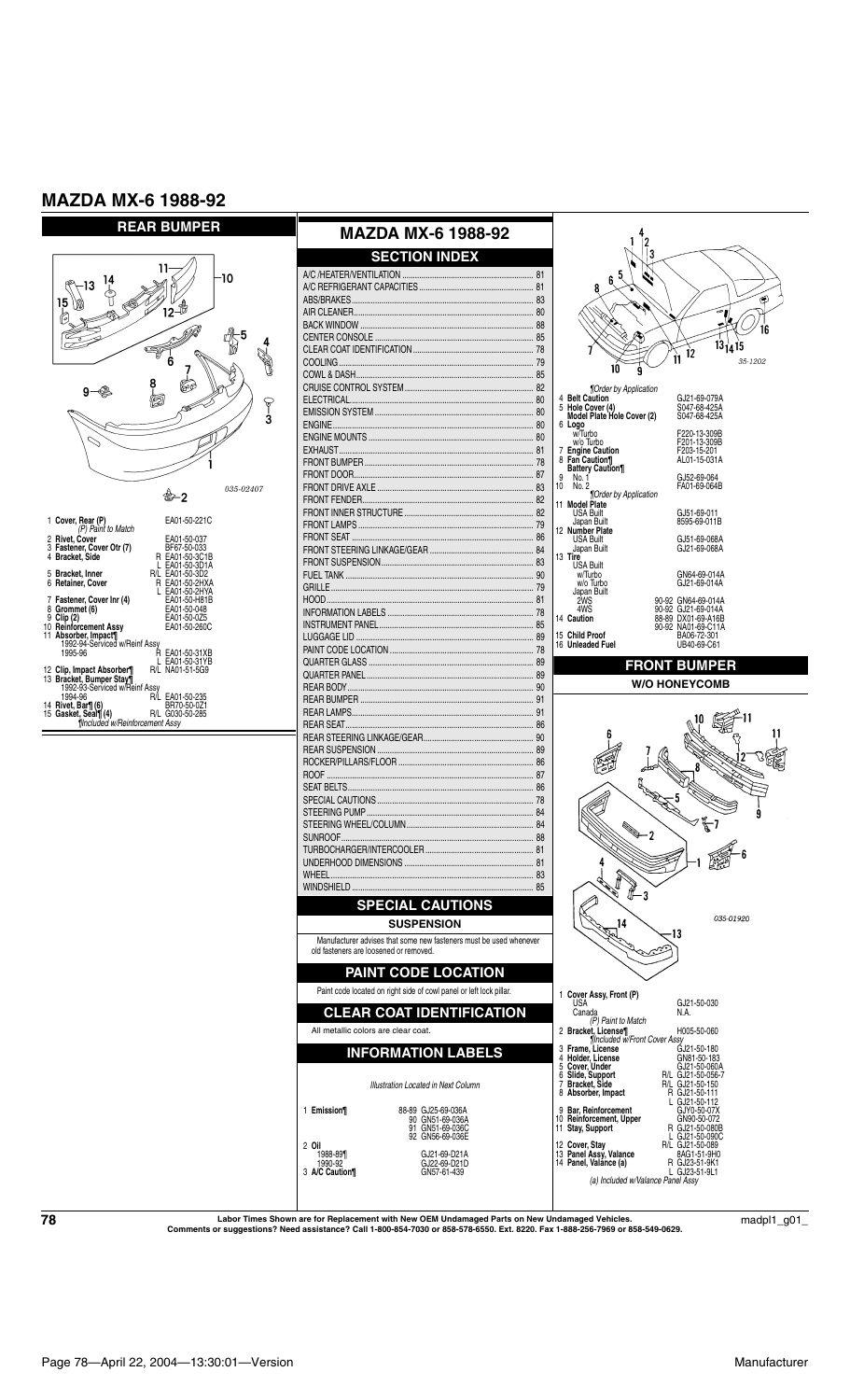

Procedure Explanation Pages Must Be Used with the Above Text for an Accurate Damage Report.<br>Comments or suggestions? Need assistance? Call 1-800-854-7030 or 858-578-6550. Ext. 8220. Fax 1-888-256-7969 or 858-549-0629.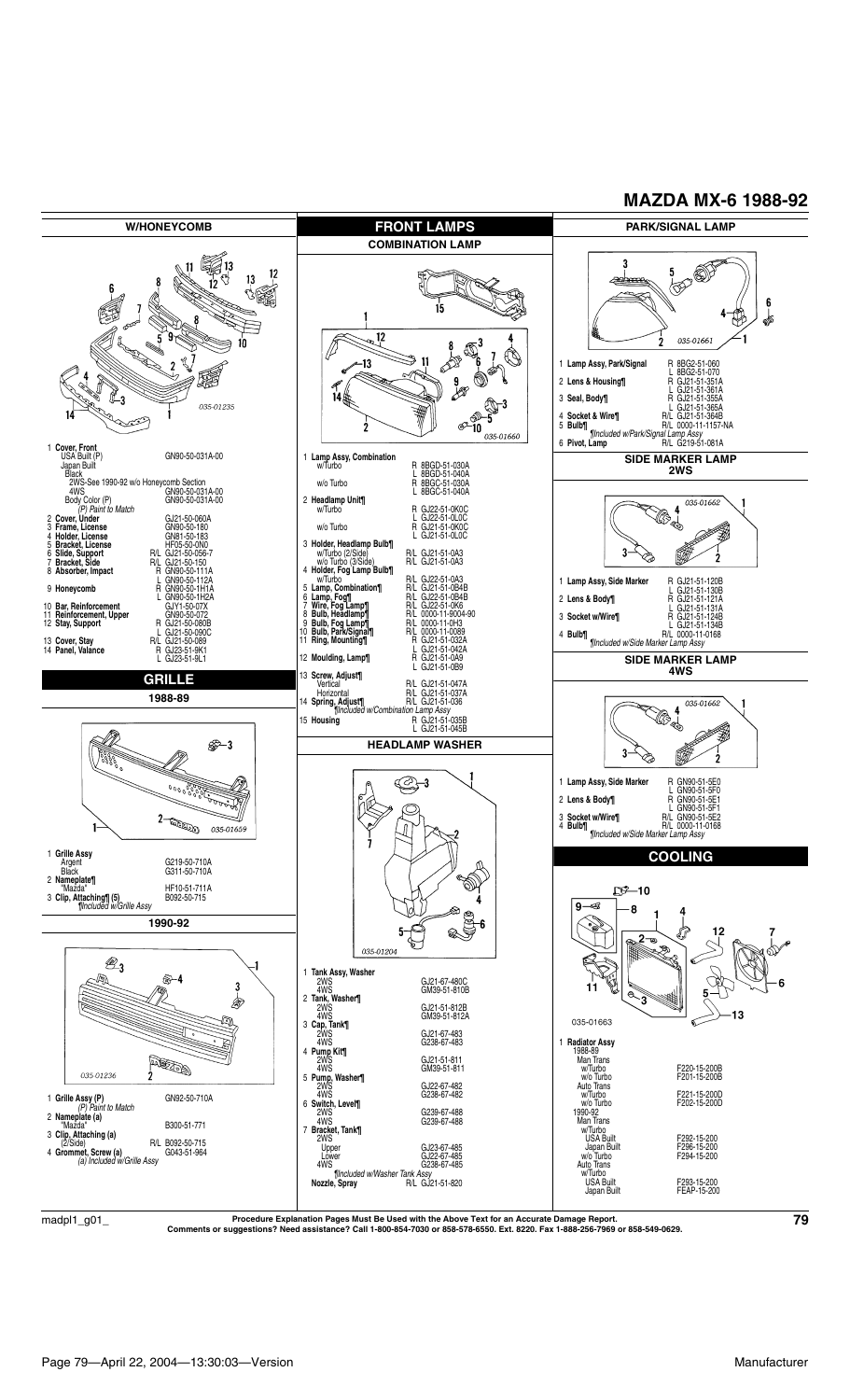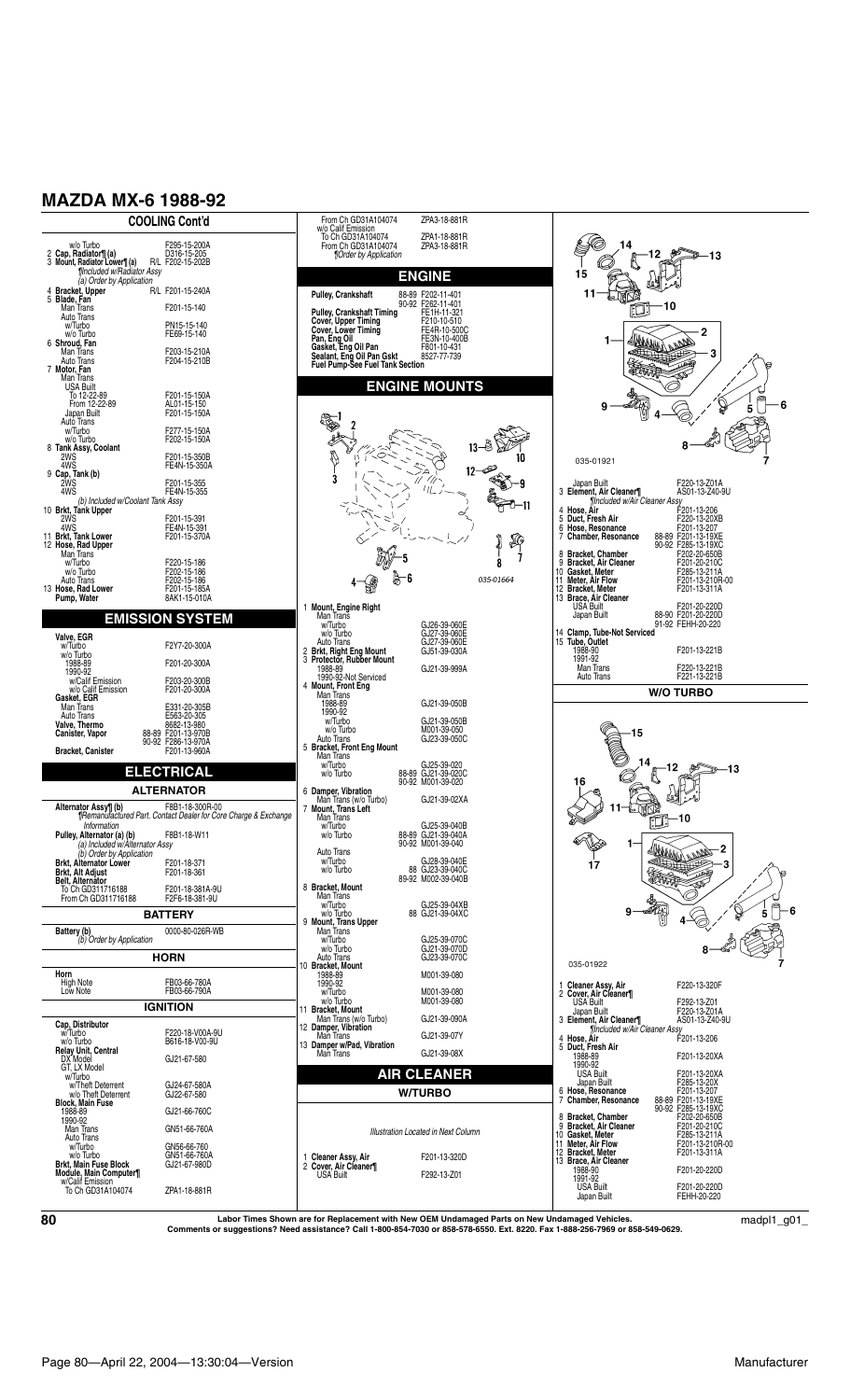

 $\rm{madpl1\_g01\_}$  Procedure Explanation Pages Must Be Used with the Above Text for an Accurate Damage Report.<br>Comments or suggestions? Need assistance? Call 1-800-854-7030 or 858-578-6550. Ext. 8220. Fax 1-888-256-7969 or 85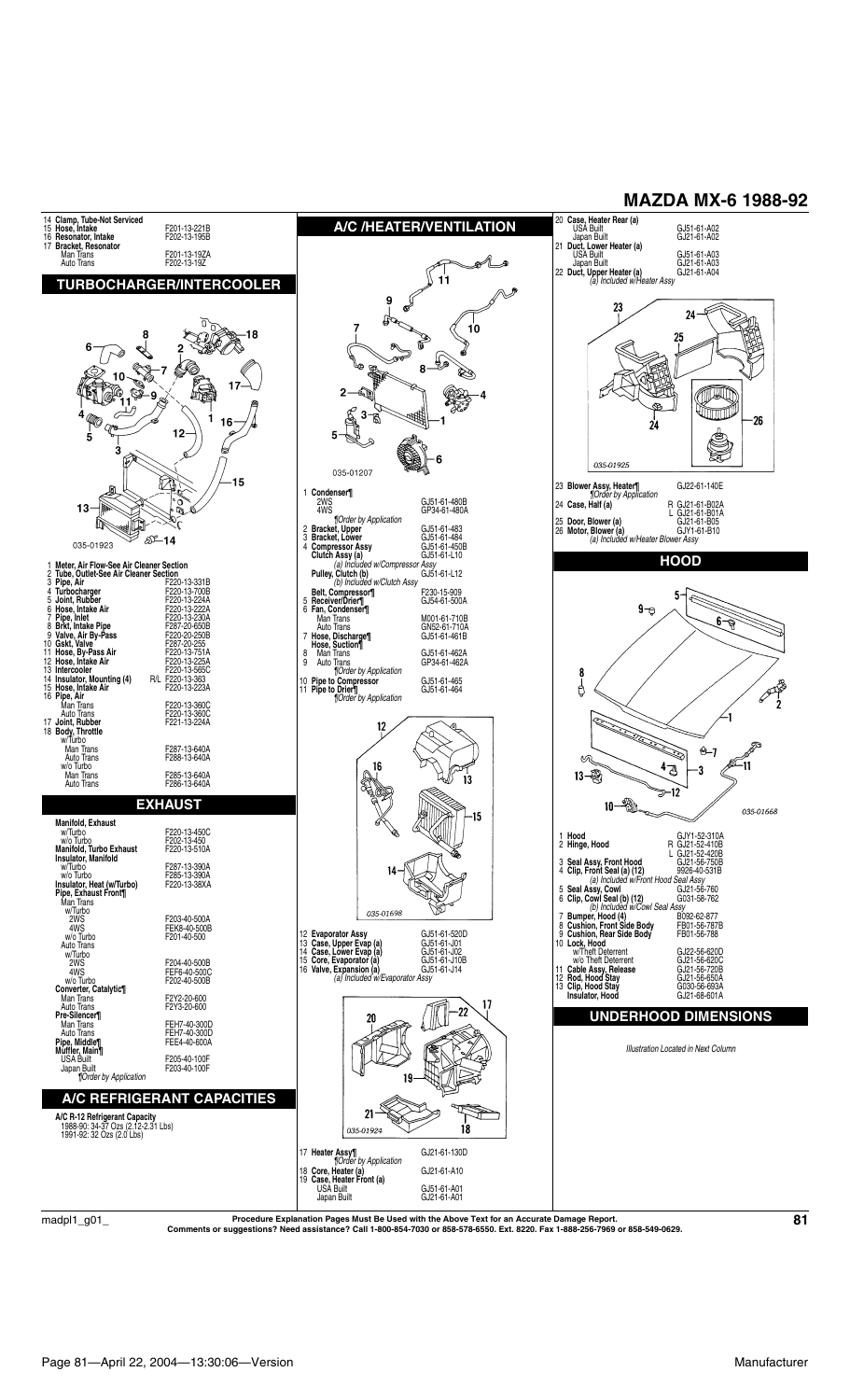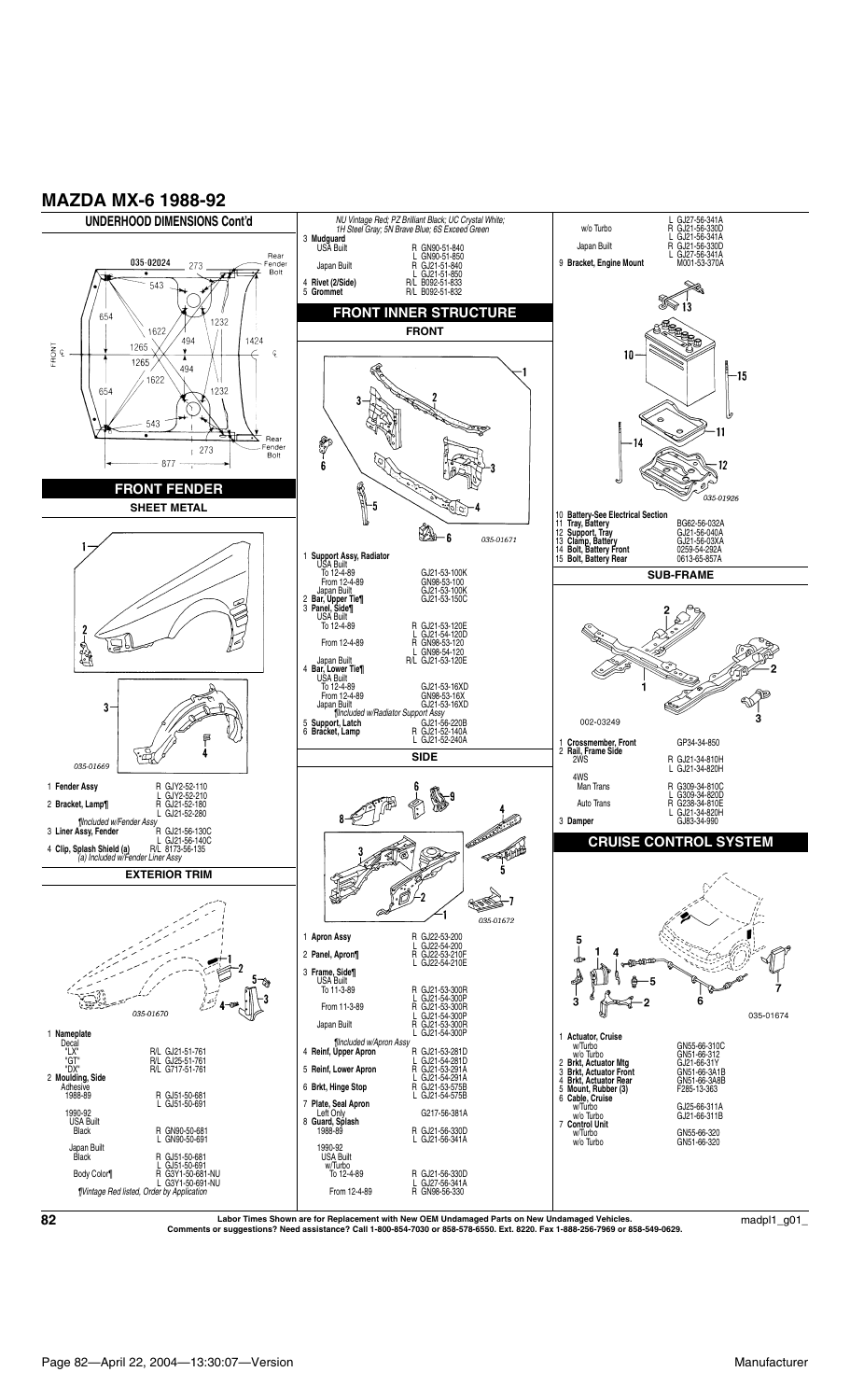

 $\rm{madpl1\_g01\_}$  Procedure Explanation Pages Must Be Used with the Above Text for an Accurate Damage Report.  $\rm{B3}$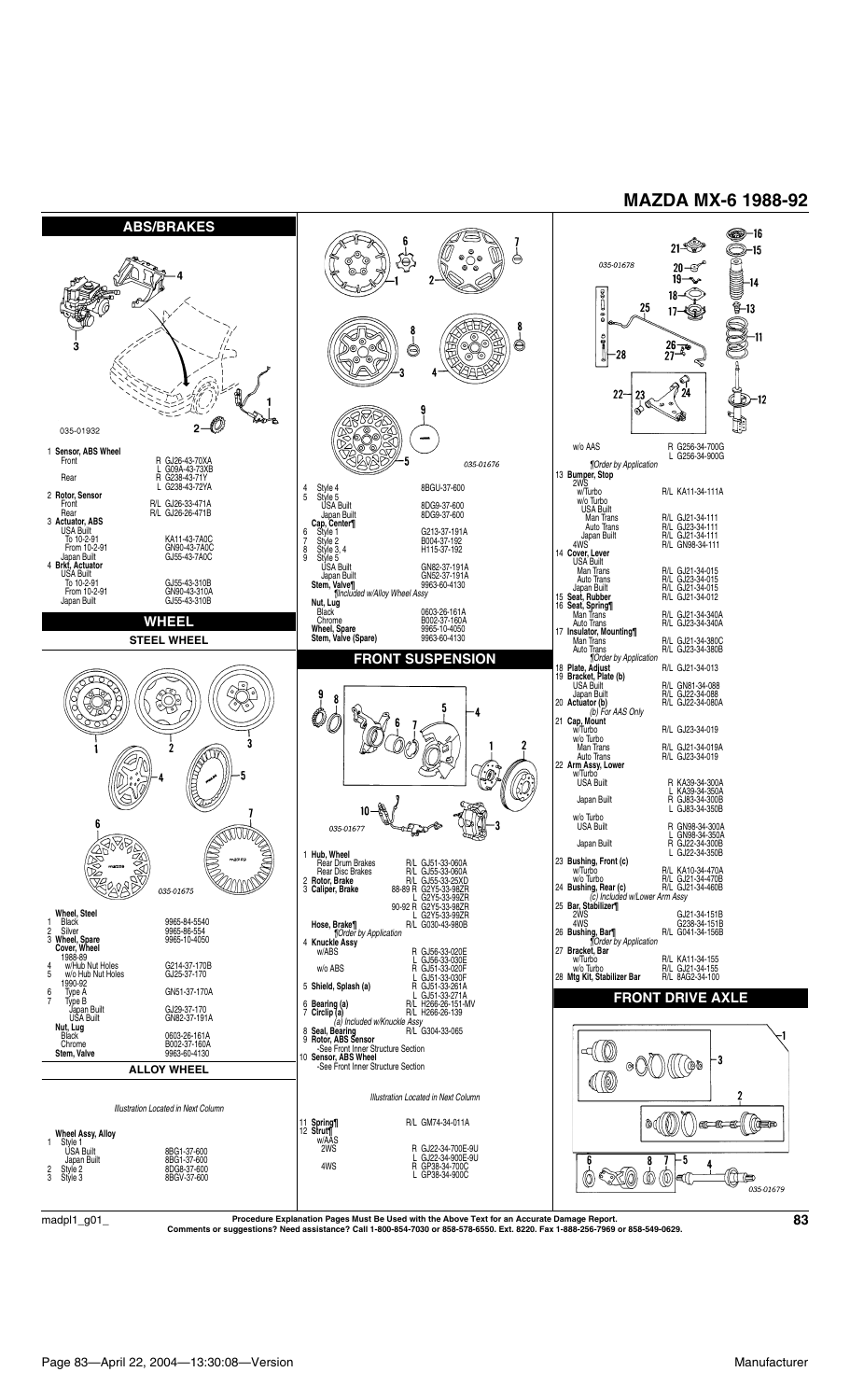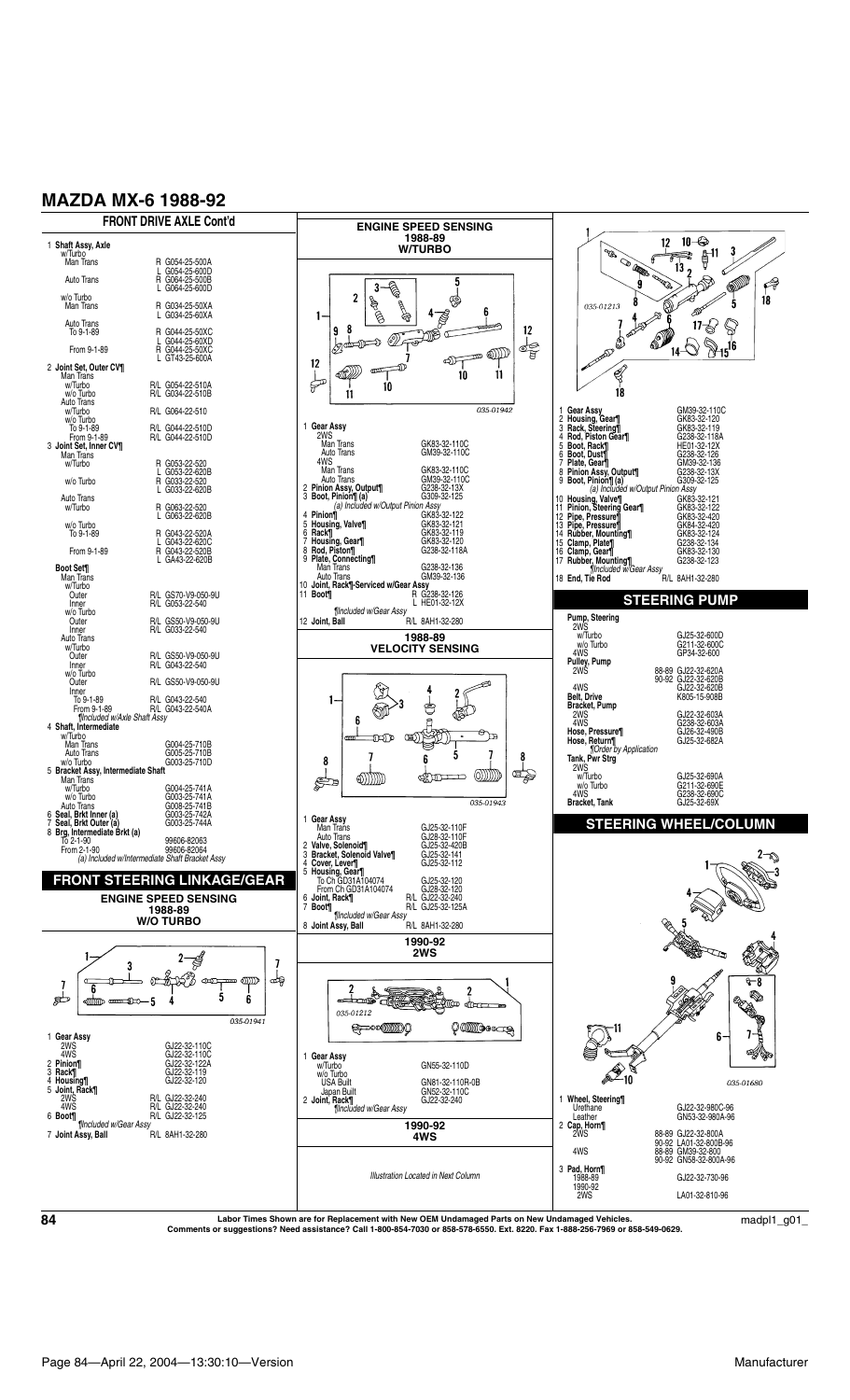

 $\rm{madpl1\_g01\_}$  Procedure Explanation Pages Must Be Used with the Above Text for an Accurate Damage Report.  $\rm{g01\_}$  Comments or suggestions? Need assistance? Call 1-800-854-7030 or 858-578-6550. Ext. 8220. Fax 1-888-256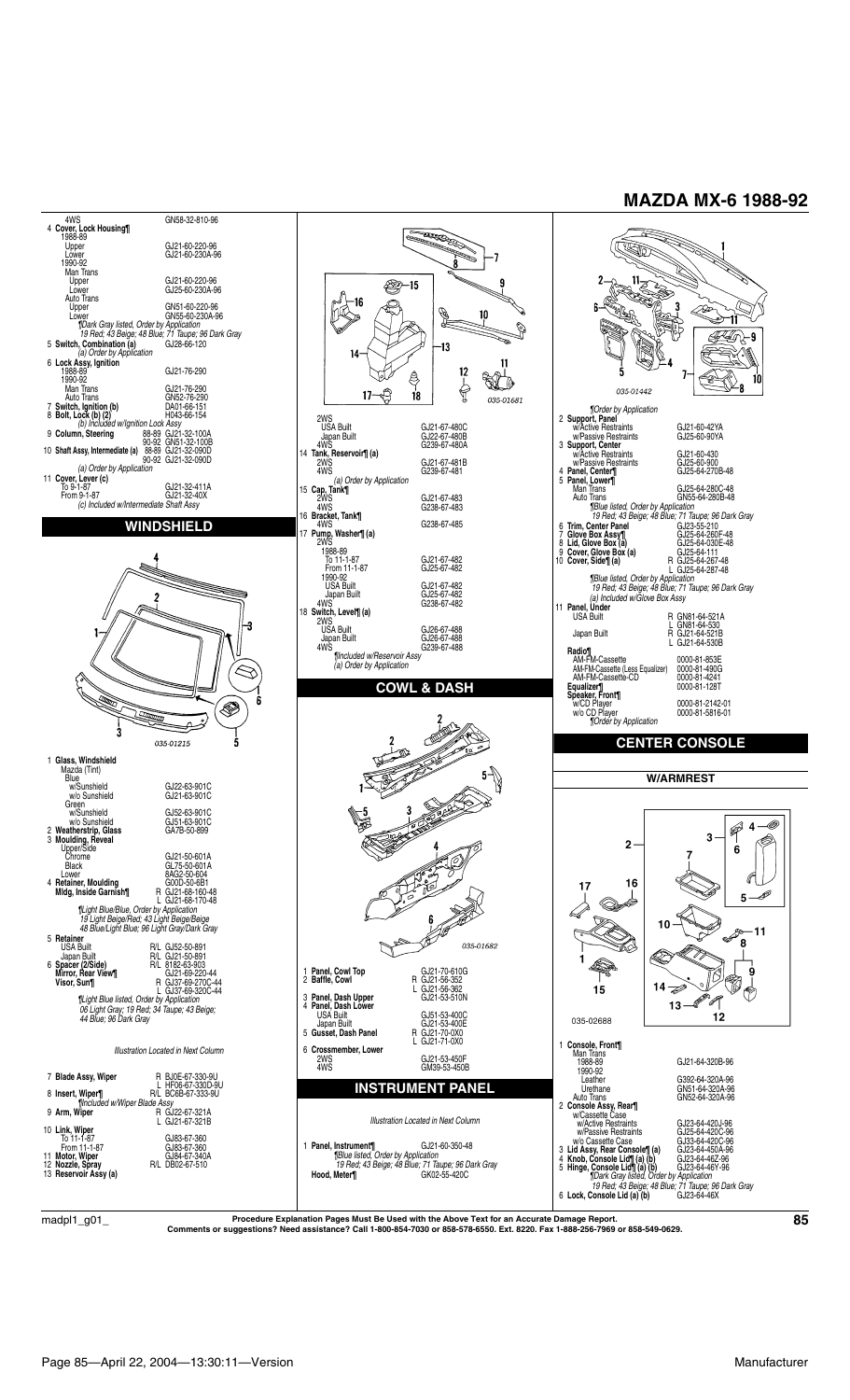

 $\bf{86}$   $\bf{6}$   $\bf{6}$   $\bf{6}$   $\bf{6}$   $\bf{6}$   $\bf{6}$   $\bf{6}$   $\bf{6}$   $\bf{6}$   $\bf{6}$   $\bf{6}$   $\bf{6}$   $\bf{6}$   $\bf{6}$   $\bf{6}$   $\bf{6}$   $\bf{6}$   $\bf{6}$   $\bf{6}$   $\bf{6}$   $\bf{6}$   $\bf{6}$   $\bf{6}$   $\bf{6}$   $\bf{6}$   $\bf{6}$   $\bf{$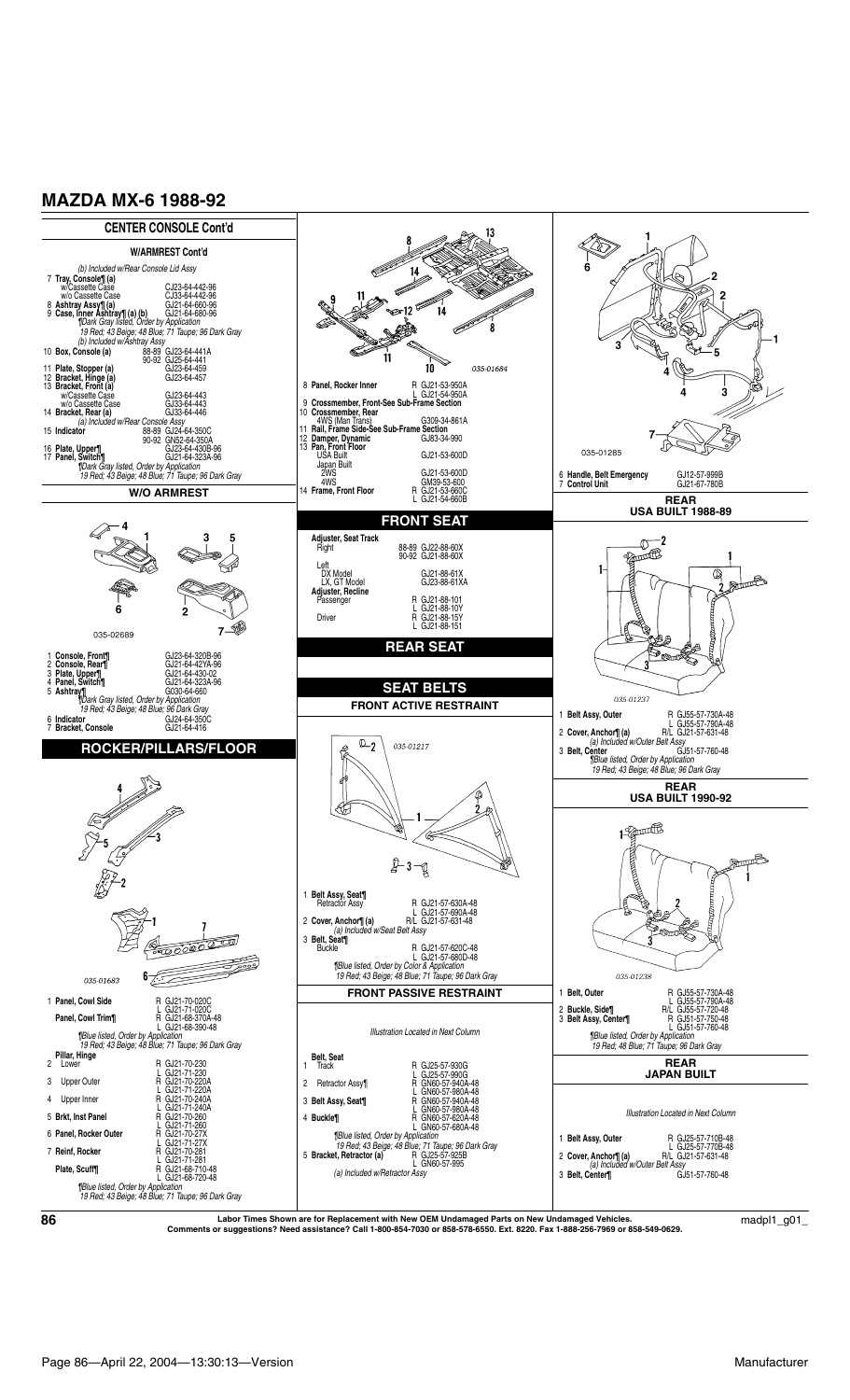

 $\rm{madpl1\_g01\_}$  Procedure Explanation Pages Must Be Used with the Above Text for an Accurate Damage Report.<br>Comments or suggestions? Need assistance? Call 1-800-854-7030 or 858-578-6550. Ext. 8220. Fax 1-888-256-7969 or 85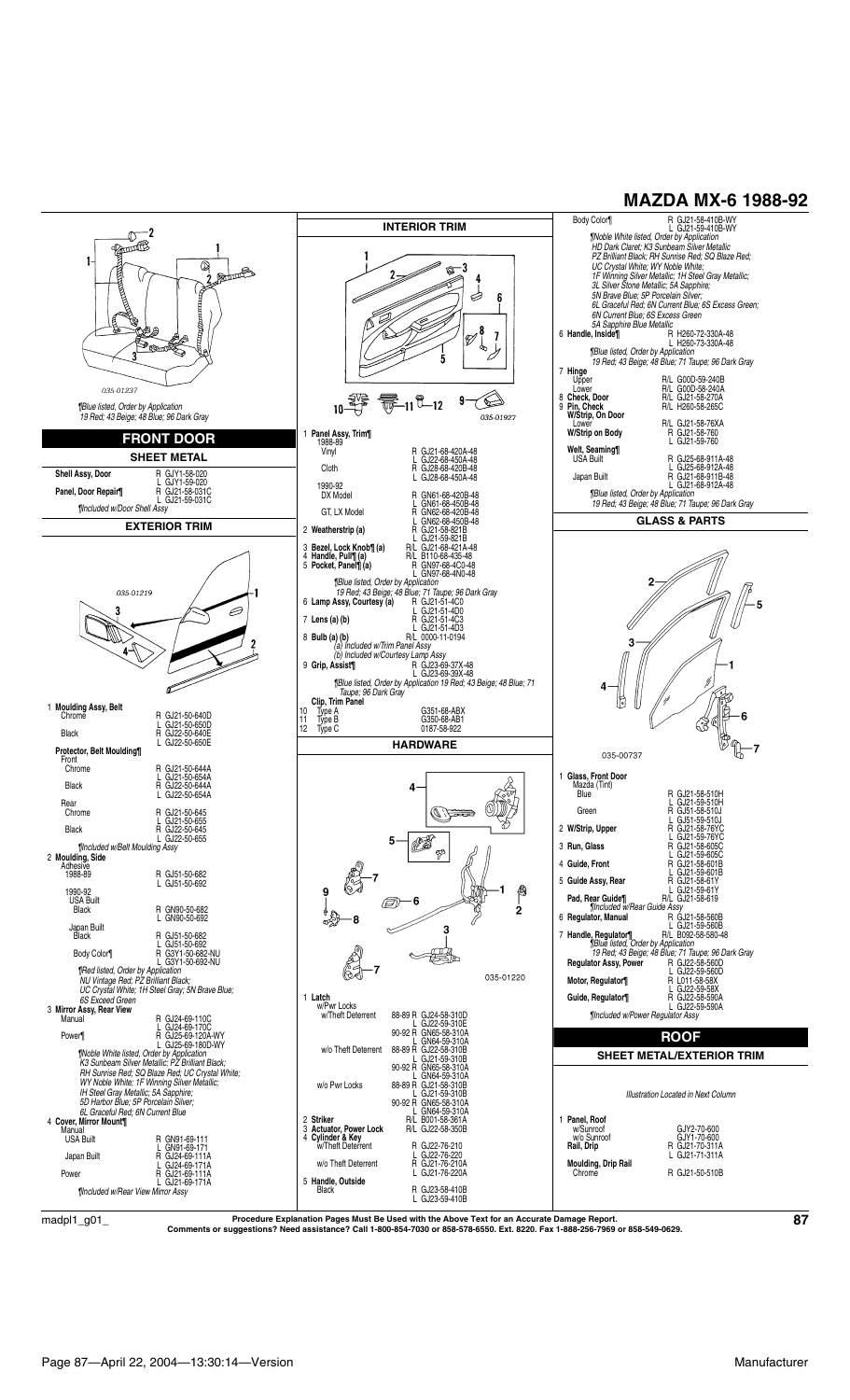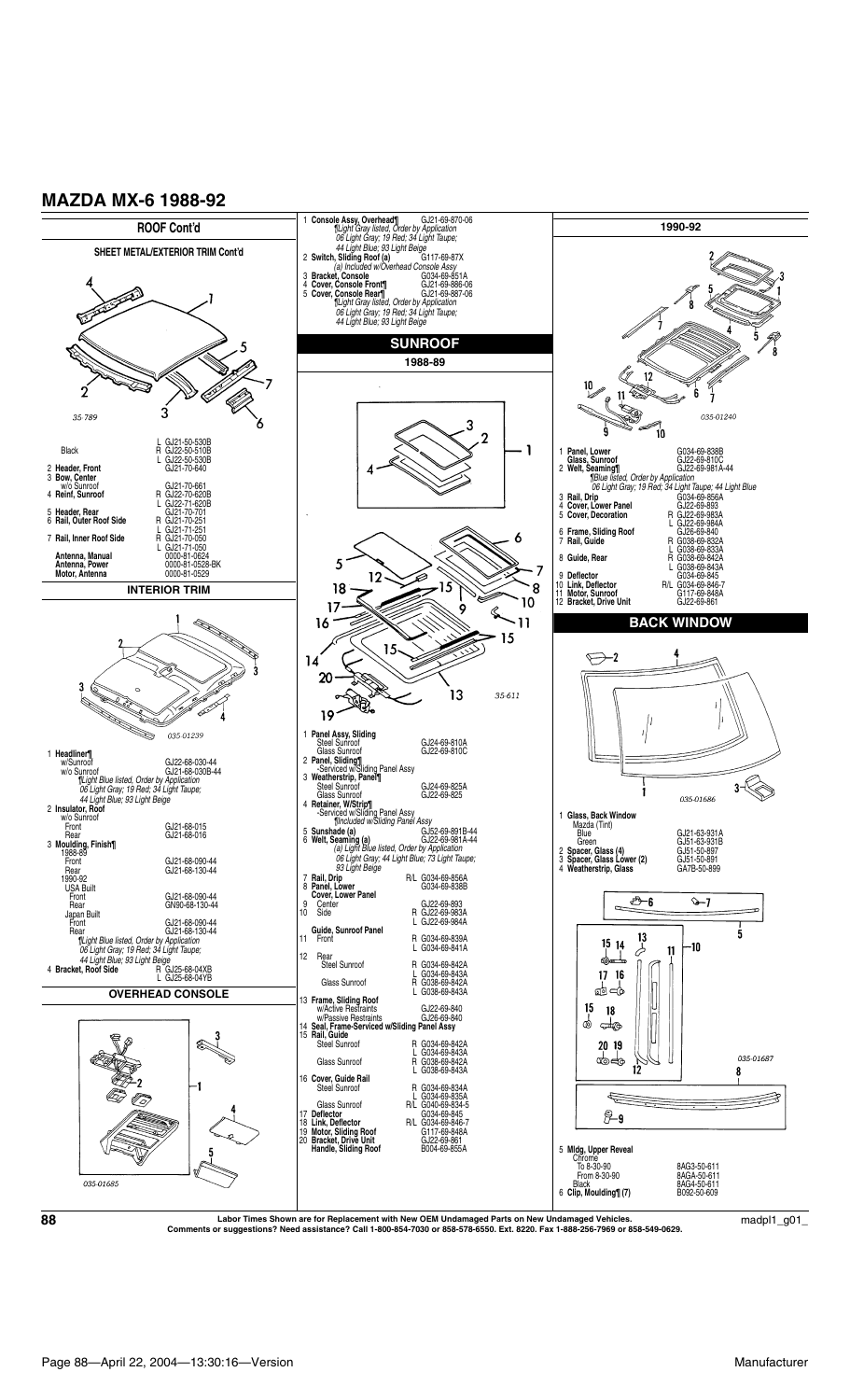

Procedure Explanation Pages Must Be Used with the Above Text for an Accurate Damage Report.<br>Comments or suggestions? Need assistance? Call 1-800-854-7030 or 858-578-6550. Ext. 8220. Fax 1-888-256-7969 or 858-549-0629.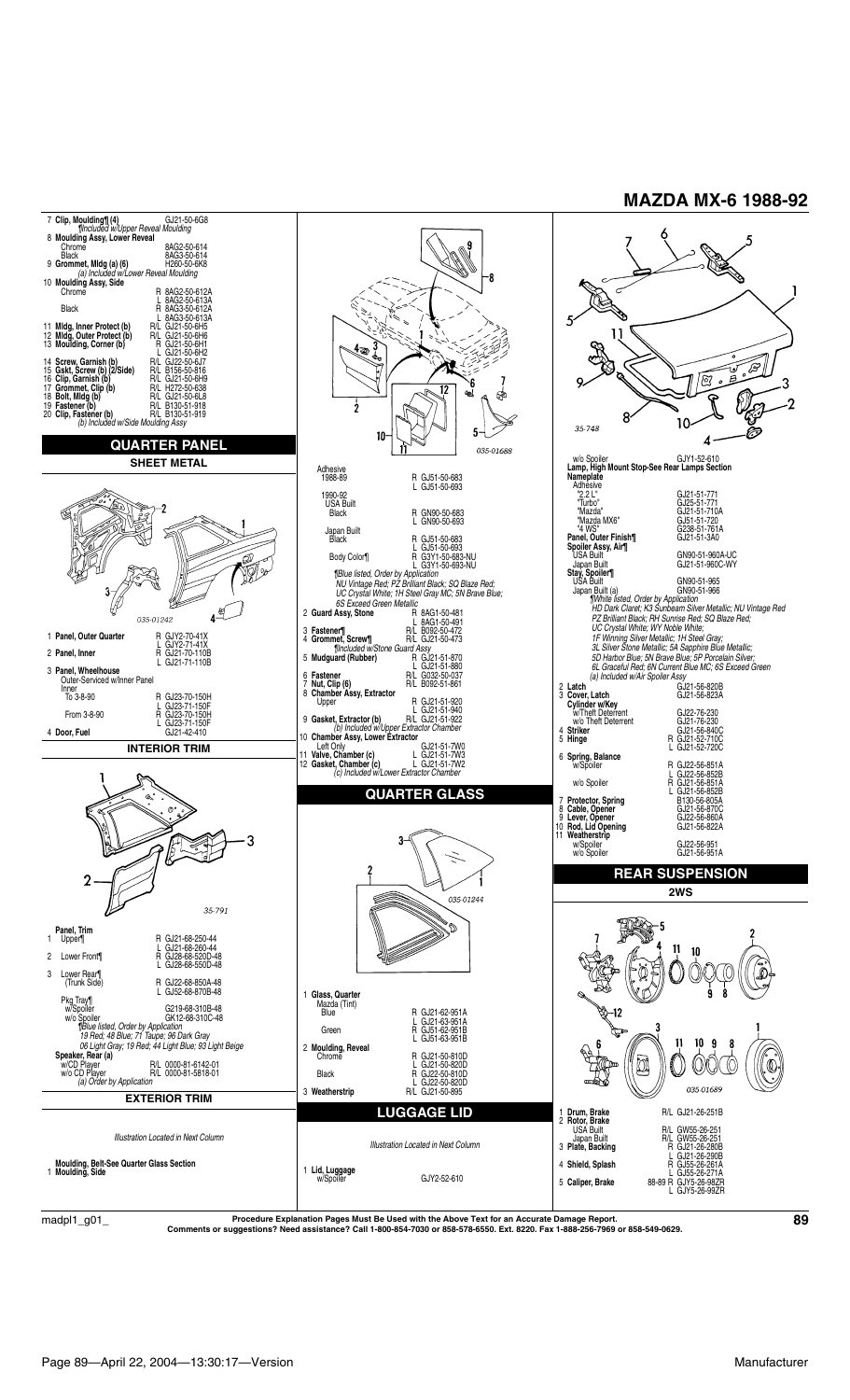

 $\bf 90$   $\bf 1$   $\bf 201\_$   $\bf 01\_$   $\bf 021\_$   $\bf 03\_$   $\bf 04\_$   $\bf 05\_$   $\bf 03\_$   $\bf 04\_$   $\bf 04\_$   $\bf 05\_$   $\bf 05\_$   $\bf 06\_$   $\bf 07\_$   $\bf 08\_$   $\bf 09\_$   $\bf 09\_$   $\bf 01\_$   $\bf 01\_$   $\bf 01\_$   $\bf 01\_$   $\bf 01\_$   $\bf 01\_$   $\bf 02$